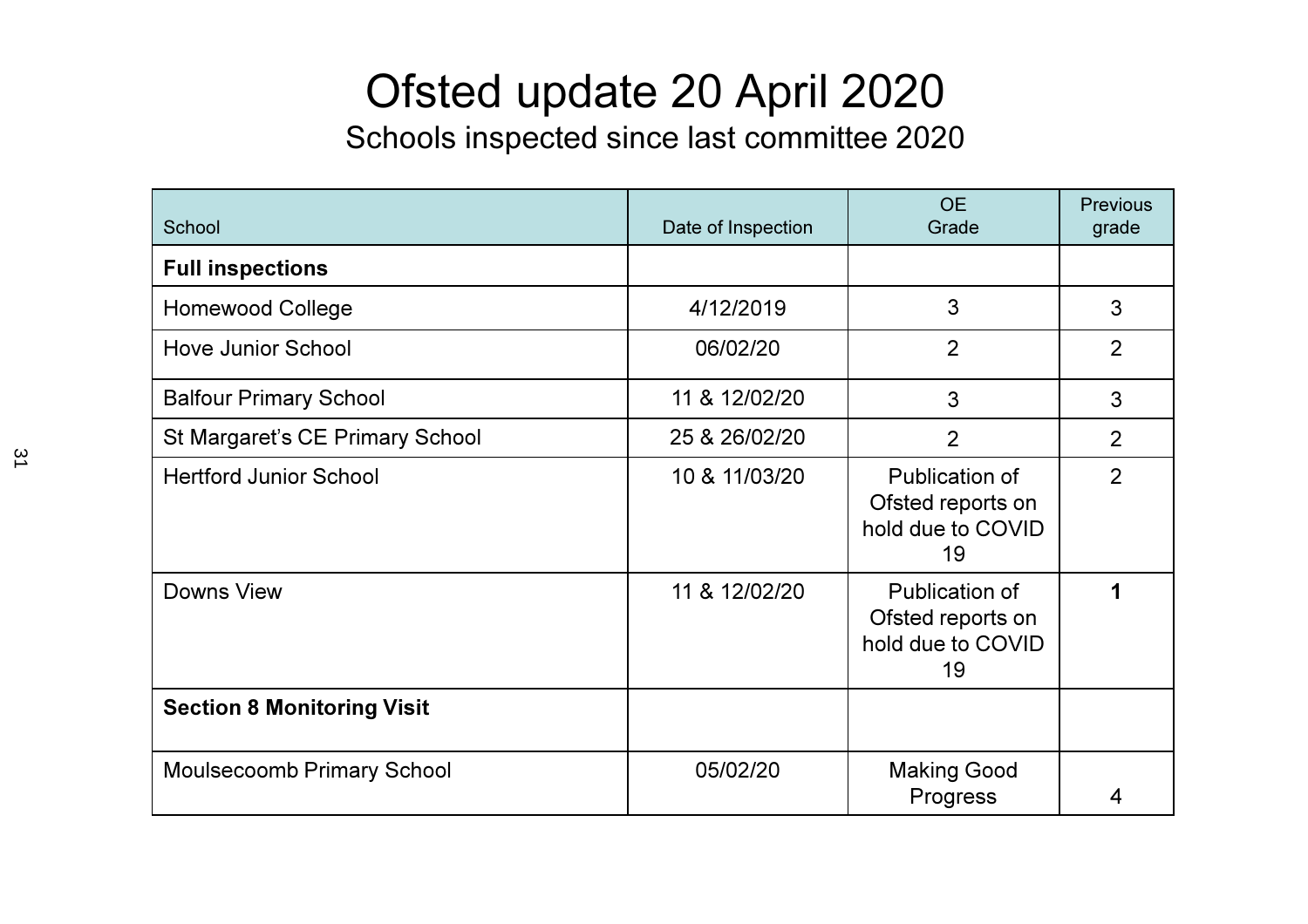## Snapshot from March 2020

|                                         | $%$ of<br>schools<br>judged to be judged to be<br>Good &<br><b>Outstanding Outstanding</b> | National %<br>schools<br>Good & | % Pupils in<br>a Good or<br>School | $%$ of<br>schools<br>Outstanding judged to be<br>Outstanding | <b>National %</b><br>Schools judged<br>to be<br>Outstanding |
|-----------------------------------------|--------------------------------------------------------------------------------------------|---------------------------------|------------------------------------|--------------------------------------------------------------|-------------------------------------------------------------|
| <b>Primary</b>                          | 90.4                                                                                       | 87.8                            | 89.9                               | 11.5                                                         | 17.0                                                        |
| <b>Secondary</b>                        | 100                                                                                        | 76.2                            | 100                                | $\Omega$                                                     | 20.6                                                        |
| <b>Special</b>                          | 66.7                                                                                       | 91.0                            | 88.5                               | 66.7                                                         | 38.4                                                        |
| <b>Colleges</b>                         | 100                                                                                        |                                 |                                    |                                                              |                                                             |
| <b>PRUs</b>                             | 100                                                                                        | 85.1                            | 100                                | $\Omega$                                                     | 18.2                                                        |
| <b>All Schools</b><br>(not<br>colleges) | 91.2                                                                                       | 86.3                            | 93.9                               | 14.7                                                         | 19.4                                                        |

National figures as at end of Feb 2020 Ofsted Monthly Management data

2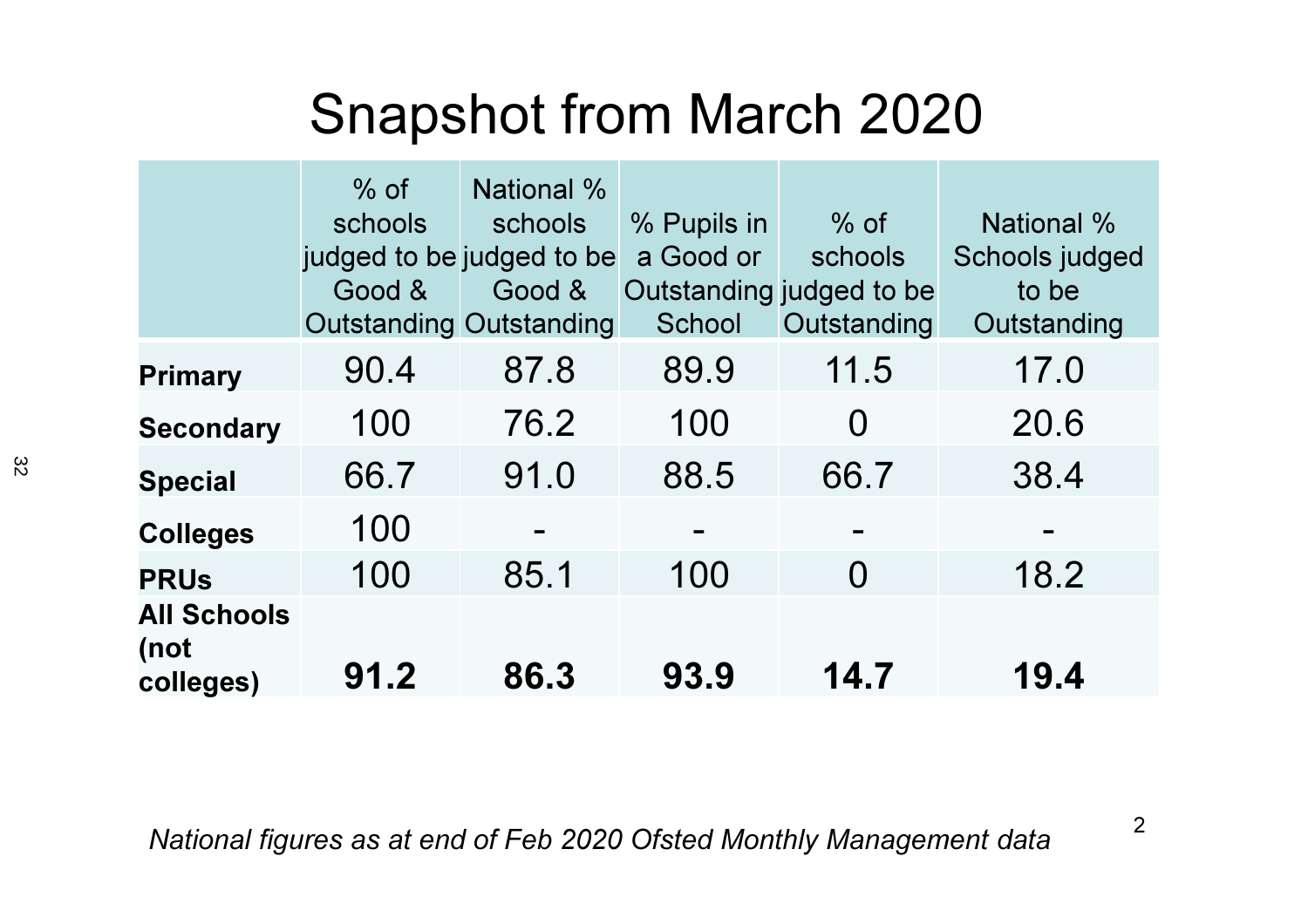## Overview of School Ofsted Outcomes

| As at end<br><b>Feb 2020</b>          | Outstanding | Good  | <b>Requires</b><br>improvement | Inadequate |
|---------------------------------------|-------------|-------|--------------------------------|------------|
| Brighton & Hove:<br>% Schools         | 14.7%       | 76.5% | 7.4%                           | 1.5%       |
| Brighton & Hove:<br>Number of schools | 10          | 52    | 5                              | 1          |
| National:<br>% schools                | 19.4%       | 67.0% | 10.1%                          | 3.6%       |

The pupil referral units are now one establishment: The Central Hub Brighton